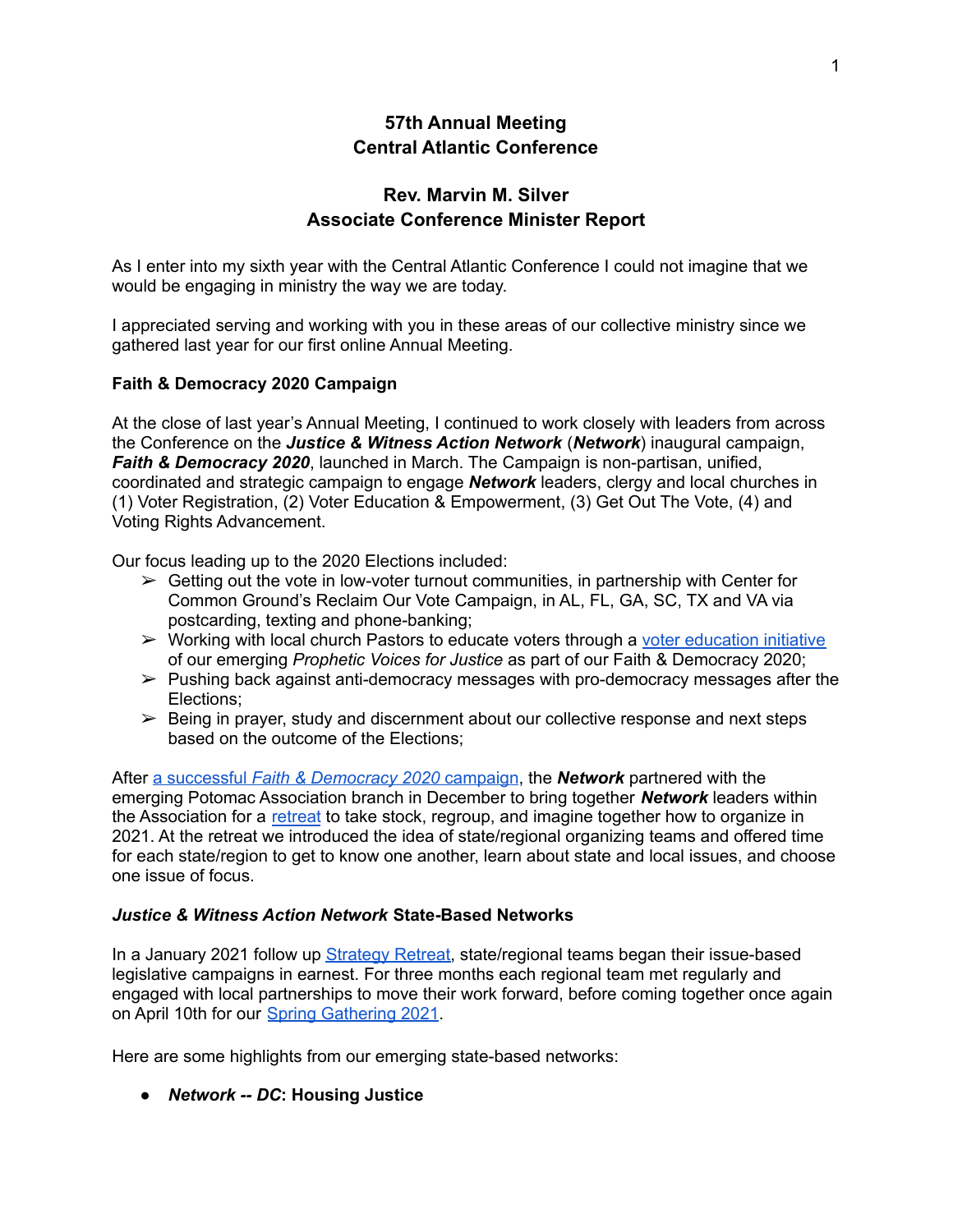- Organizing Team of 7 *Network* leaders from 5 congregations
- Goal: Make DC's Comprehensive Plan work for Low Income Residents by urging the Council to revise the Mayor's rewrite of the DC Comprehensive Plan Amendments Bill
- Developed Partnership with the DC [Grassroots](http://www.dcgrassrootsplanning.org/) Planning Coalition led by [Empower](https://www.empowerdc.org/) DC— ensured the PA endorsement of the "Housing Justice Priorities" document, wrote a letter of support to the Mayor and City Council, submitted a LTE to the Washington Post

## **●** *Network -- Virginia***: Ending the Death Penalty & Faith & Democracy 2021**

- Organizing Team of 10 *Network* leaders from 7 congregations.
- In partnership with the Virginia [Interfaith](https://www.virginiainterfaithcenter.org/) Center for Public Policy developed the Abolish the Death Penalty Campaign *(legislation passed the 2021 General Assembly and was signed by the Governor)*
- Sent action alerts through the Justice & Witness Action Network tool to send advocacy emails, encouraged churches to hold prayer vigils using the VICPP liturgy, prepared an LTE and a clergy letter, trained members on social media
- Organized and conducting a state-wide *Faith & Democracy 2021 -- VA* campaign for the state-wide elections. They are partnering with Center for Common Ground in the state to encouraging voters via postcarding and phone-banking to vote early in the General Election. And, early in the spring they worked to re-register voters who were purged from the state's voting rolls.
- $\circ$  They have been preparing for the 2022 General Assembly working on their priority issue of Restoring Voting Rights for formerly incarcerated citizens.

## **●** *Network -- Maryland***: Police Accountability**

- Organizing Team of 10 *Network* leaders from 6 congregations
- Joined the Maryland Coalition for Justice & Police [Accountability](https://www.mcjpa.org) (MCJPA), a coalition of 90+ organizations across Maryland fighting for 5 police accountability reforms in the 2021 Session.
- Launched our Campaign for Police [Accountability](https://docs.google.com/document/d/1Ezs9BHSDiAo9uJ-lKJvB5w0M0yvj_le6-lWl4iIBEXA/edit?usp=sharing) & COVID-19 Relief on February 4th with a Zoom meeting that included Chair of the MD [State](https://msa.maryland.gov/msa/mdmanual/06hse/html/msa17067.html) [Legislative](https://msa.maryland.gov/msa/mdmanual/06hse/html/msa17067.html) Black Caucus, Delegate Darryl Barnes.
- Participated in the Coalition's organized actions, including a rally in Annapolis (and online) to demand MD legislators not to water down the Coalition's bills. And, a Legislative Town Hall on the Coalition's 5 police reform legislative priorities in the 2021 Maryland General Assembly.
- Engaged social media and organized 6 online actions around our priorities, including partnering with Center for Common Ground on one action
- Secured victories and progress on all five police accountability and reform priorities. You can learn more about the coalition's work in the 2021 General Assembly [here.](https://www.youtube.com/watch?v=fKfw4bUVVAA&t=3s) *Network -- MD* will continue to be active in MCJPA in reimagining police in MD.

In NJ, I worked with the leadership of the Association's Social Justice & Witness Task Force to organize *Faith & Democracy 2021 -- NJ* for the state-wide elections. Efforts have included developing a June 8th Primary Election voter education resource to support educating local churches and their communities how to participate. At the time you will read this, plans will be in place to hold a Get-Out-The-Vote effort to empower local churches to promote participation in the general election amongst their local communities.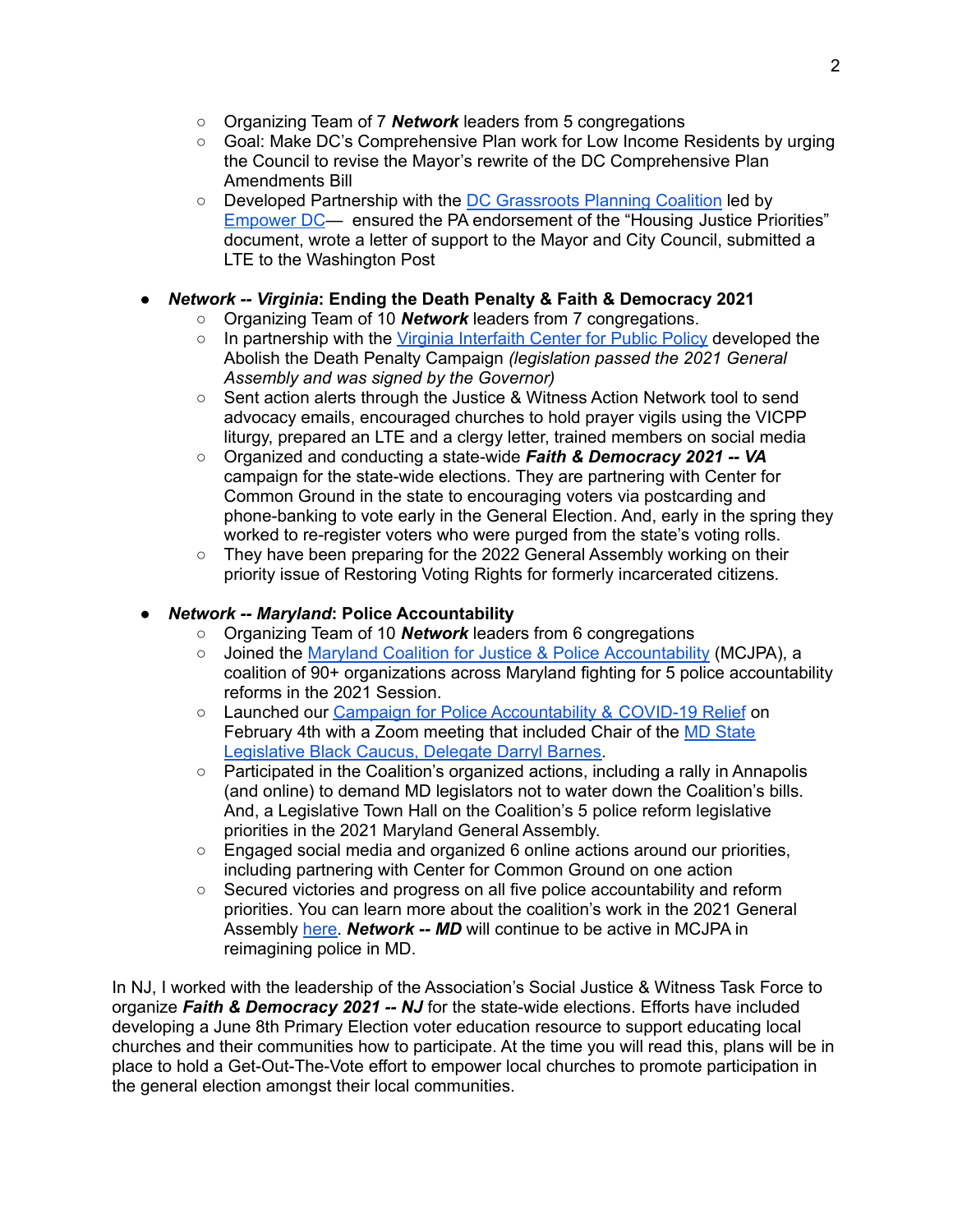In addition, the Task Force has structured their justice work moving forward into six areas with leading coordinators, including: (1) Housing Insecurity – Rev. Dr. Dolores Watson; (2) Food insecurity – Rev. Roberto Fois; (3) Racial Justice – Dr. Kirk Johnson; (4) LGBTQ Equality – Rev. Alice Batcher; (5) Gender Equity – Rev. Andrea Vassell; (6) Climate Change/Environment – Rev. Rusty Eidmann-Hicks. Moving forward the Task Force leadership will serve in a support role to provide guidance and direction with the issue-coordinators.

All of this work we hope will help to solidify our *Network -- NJ* branch.

Recognizing the urgency of the times, and the importance and opportunity of having a transformational impact and creating lasting change at the federal level, we surveyed *Network* members to help us decide one priority of our first, strategically united, federal issue campaign. The results are in, **Voting Rights Advancement & Voter Suppression**.

I will work with *Network* leaders this fall to organize this federal issue campaign.

In addition to this important work of the *Network*, I am working collaboratively with local church leaders in other areas of our Conference-wide justice commitments and providing support and leadership to the Potomac and Chesapeake Association Board of Director's/ Council and Committees on Ministry.

Here are other areas of my work over the past year:

- $\triangleright$  Redeveloping an Anti-Racist Local Church Audit with the Leadership Team of the Racial Justice Network (an issue based network of the *Network*). This tool is designed to support local churches committing themselves to the work of racial justice and being an anti-racist local church. We are currently providing leadership and support to two local churches as part of our test phase of the Audit, and conducting a focus group with a team of leaders from one local church.
- $\triangleright$  Advancing the Conference's goals on becoming an anti-racist Conference.
- $\triangleright$  Engaged in exploratory conversations about Reparations and what it would mean for local churches to study and engage in an initiative on the issue;
- $\triangleright$  Working with eight local churches in pastoral transition to discern the focus of their transitional period, searching for an Interim Minister and providing guidance to the new Interim Minister and interim ministry period;
- $\geq$  Continue to provide guidance and support to the Potomac Association Cohort of the the Nehemiah Pilot Project--an initiative designed to help local churches explore new ways of being church and meeting the needs of God's people;
- $\triangleright$  Providing guidance and support to local churches on COVID-19 related matters, including questions of returning to in-person worship and additional Conference support;
- $\triangleright$  Worked with the Potomac Association Racial Justice Advocates to plan and host *"Lifting The Veil: Black Voices [Exploring](https://drive.google.com/file/d/1xuUyUXVJsbiv3_zR1oVCIQ99wgmPRh-x/view?usp=sharing) Racial Trauma*";
- ➢ Working with the Lincoln Congregational Temple Legacy Team on reviewing and exploring the future of the church's grounds in relationship to its legacy vision;
- $\triangleright$  Mobilized DC clergy to participate in a DC [Statehood](https://docs.google.com/document/d/1wUOzq9BHfOdekw7KZH1p_ApvP2KYPWKE7xS5JHuzXrU/edit?usp=sharing) Action calling for passage of H.R. 51 in the U.S. House of [Representatives](https://docs.google.com/document/d/1wUOzq9BHfOdekw7KZH1p_ApvP2KYPWKE7xS5JHuzXrU/edit?usp=sharing).